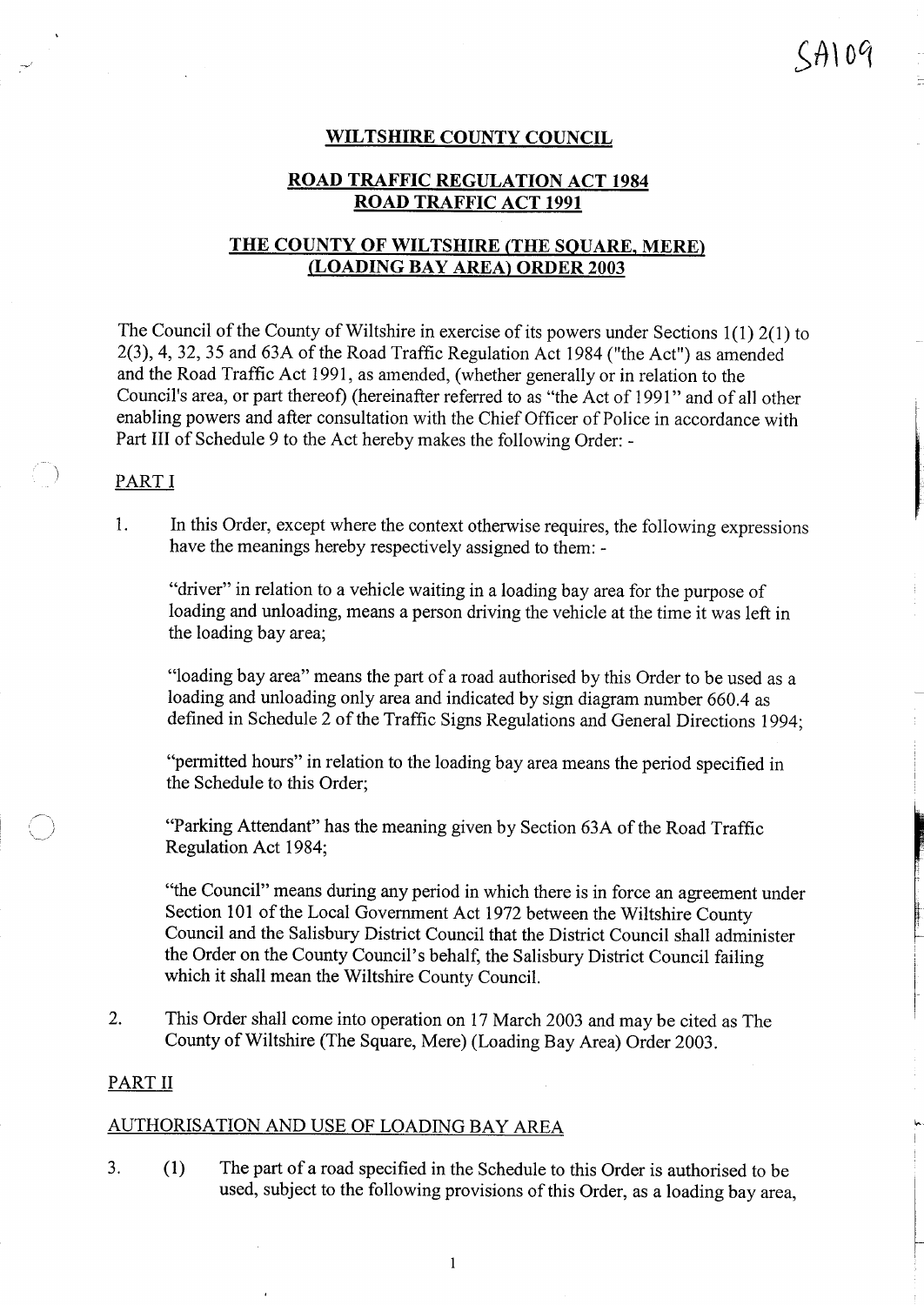for all classes of vehicles, in such positions and on such days and during the permitted hours as specified in relation to that part of the road in the said Schedule for the purpose of loading and unloading only.

- (2) Nothing in paragraph 3(1) of this Article shall restrict the power of the Council, for preventing obstruction of the streets, by resolution on the occasion of any public procession, rejoicing or illumination, or where the streets are thronged or liable to be obstructed, to close any loading bay area.
- $(3)$ Nothing in paragraph 3(1) of this Article shall apply so as to prevent any person from causing any vehicle to wait in the loading bay area specified in that paragraph if the vehicle is being used: -
	- (a) in the service of the local authority in pursuance of statutory powers or duties ;
	- (b) in the service of the Police Authority, Fire Brigade or Ambulance Service in the case of emergency; or
	- in connection with any building operation, or demolition, the removal  $(c)$ of any obstruction to traffic, the maintenance, improvement or reconstruction of the road so referred to or the laying, erection, alteration or repair in or near the said road of any sewer or of any main, pipe or apparatus for the supply of gas, water or electricity or of any telecommunications apparatus as defined in Schedule 2 of the Telecommunications Act 1984, if it cannot conveniently be used for such purpose in any other road.
- 4. The driver of a vehicle shall not permit it to wait in a loading bay area for longer than is necessary to enable goods to be loaded or unloaded from a vehicle.
- 5. (1) The driver of a vehicle shall not wait in a loading bay area:
	- (a) so as unreasonably to prevent access to any premises adjoining the road, or the use of the road by other persons, or so as to be a nuisance;
	- (b) when for preventing obstruction of the loading bay area the Council shall, by resolution made on the occasion of any public procession, rejoicing or illumination or when the loading bay area is thronged, or liable to be obstructed, have closed that loading bay area and exhibited notice of such closing on or near the loading bay area.
- 6 . The driver of <sup>a</sup> motor vehicle using a loading bay area shall stop the engine as soon as the vehicle is in a position in the loading bay area and shall not start the engine except when about to change the position of the vehicle or to depart from the loading bay.
- 7. No person shall use <sup>a</sup> vehicle while it is in the loading bay area, in connection with the sale of any article to persons in or near the loading bay area, or in connection with the selling or offering for hire of his skill or services.